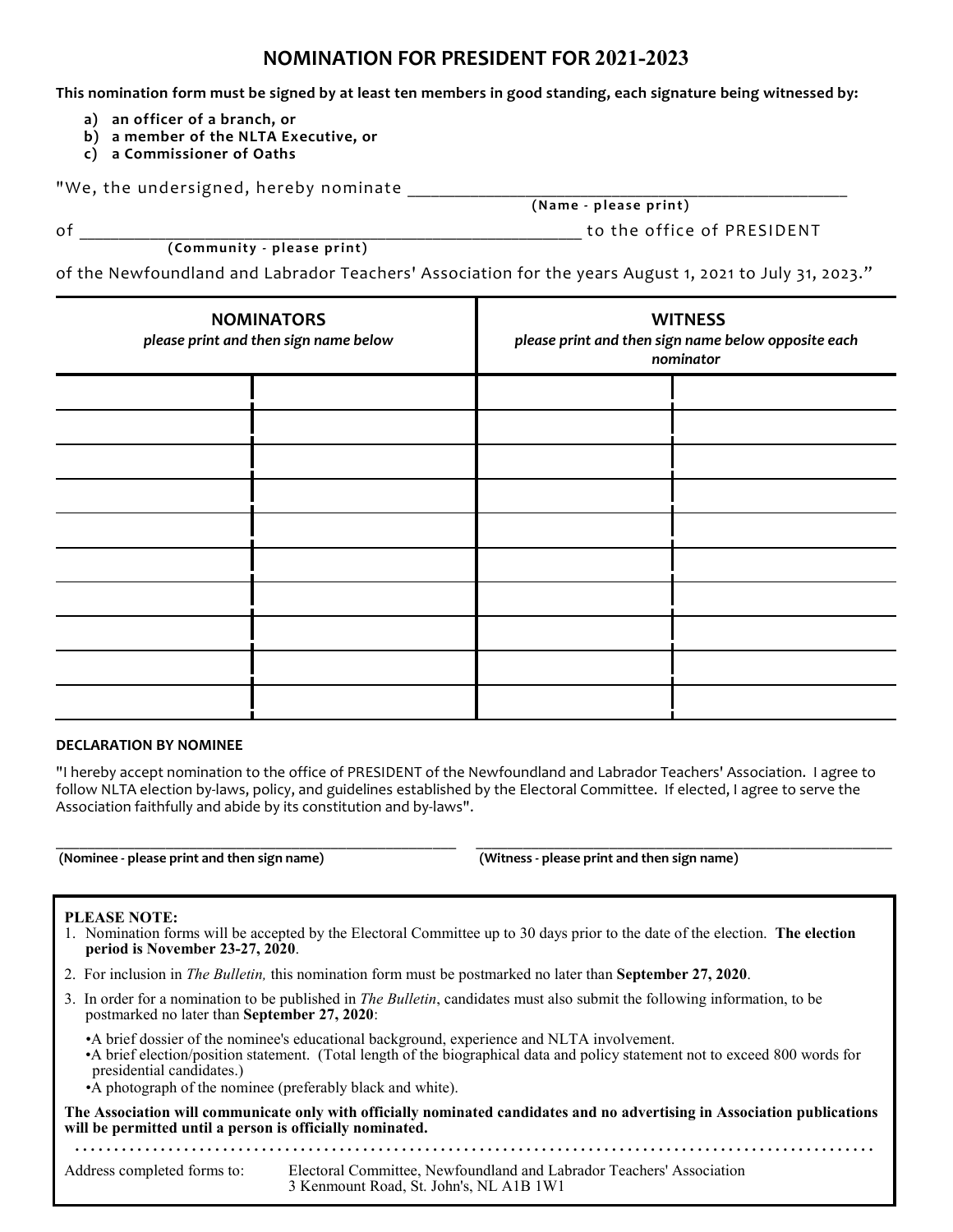# **NOMINATION FOR VICE-PRESIDENT FOR 2021-2023**

**This nomination form must be signed by at least ten members in good standing, each signature being witnessed by:**

- **a) an officer of a branch, or**
- **b) a member of the NLTA Executive, or**
- **c) a Commissioner of Oaths**

"We, the undersigned, hereby nominate

**( Community - please print)**

**(Name - please print)**

of the office of VICE-PRESIDENT  $\sim$  to the office of VICE-PRESIDENT

of the Newfoundland and Labrador Teachers' Association for the years August 1, 2021 to July 31, 2023."

| <b>NOMINATORS</b><br>please print and then sign name below |  | <b>WITNESS</b><br>please print and then sign name below opposite each<br>nominator |
|------------------------------------------------------------|--|------------------------------------------------------------------------------------|
|                                                            |  |                                                                                    |
|                                                            |  |                                                                                    |
|                                                            |  |                                                                                    |
|                                                            |  |                                                                                    |
|                                                            |  |                                                                                    |
|                                                            |  |                                                                                    |
|                                                            |  |                                                                                    |
|                                                            |  |                                                                                    |
|                                                            |  |                                                                                    |
|                                                            |  |                                                                                    |

#### **DECLARATION BY NOMINEE**

"I hereby accept nomination to the office of VICE-PRESIDENT of the Newfoundland and Labrador Teachers' Association. I agree to follow NLTA election by-laws, policy, and guidelines established by the Electoral Committee. If elected, I agree to serve the Association faithfully and abide by its constitution and by-laws".

\_\_\_\_\_\_\_\_\_\_\_\_\_\_\_\_\_\_\_\_\_\_\_\_\_\_\_\_\_\_\_\_\_\_\_\_\_\_\_\_\_\_\_\_\_\_\_\_\_\_\_ \_\_\_\_\_\_\_\_\_\_\_\_\_\_\_\_\_\_\_\_\_\_\_\_\_\_\_\_\_\_\_\_\_\_\_\_\_\_\_\_\_\_\_\_\_\_\_\_\_\_\_\_\_

**(Nominee - please print and then sign name) (Witness - please print and then sign name)**

#### **PLEASE NOTE:**

- 1. Nomination forms will be accepted by the Electoral Committee up to 30 days prior to the date of the election. **The election period is December 14-18, 2020**.
- 2. For inclusion in *The Bulletin,* this nomination form must be postmarked no later than **September 27, 2020**.
- 3. In order for a nomination to be published in *The Bulletin*, candidates must also submit the following information, to be postmarked no later than **September 27, 2020**:
	- •A brief dossier of the nominee's educational background, experience and NLTA involvement.
	- •A brief election/position statement. (Total length of the biographical data and policy statement not to exceed 600 words for vice-presidential candidates.)
	- •A photograph of the nominee (preferably black and white).

**. . . . . . . . . . . . . . . . . . . . . . . . . . . . . . . . . . . . . . . . . . . . . . . . . . . . . . . . . . . . . . . . . . . . . . . . . . . . . . . . . . . . . . . . . . . . . . . . . . . . . . .**

**The Association will communicate only with officially nominated candidates and no advertising in Association publications will be permitted until a person is officially nominated.**

Address completed forms to: Electoral Committee, Newfoundland and Labrador Teachers' Association 3 Kenmount Road, St. John's, NL A1B 1W1